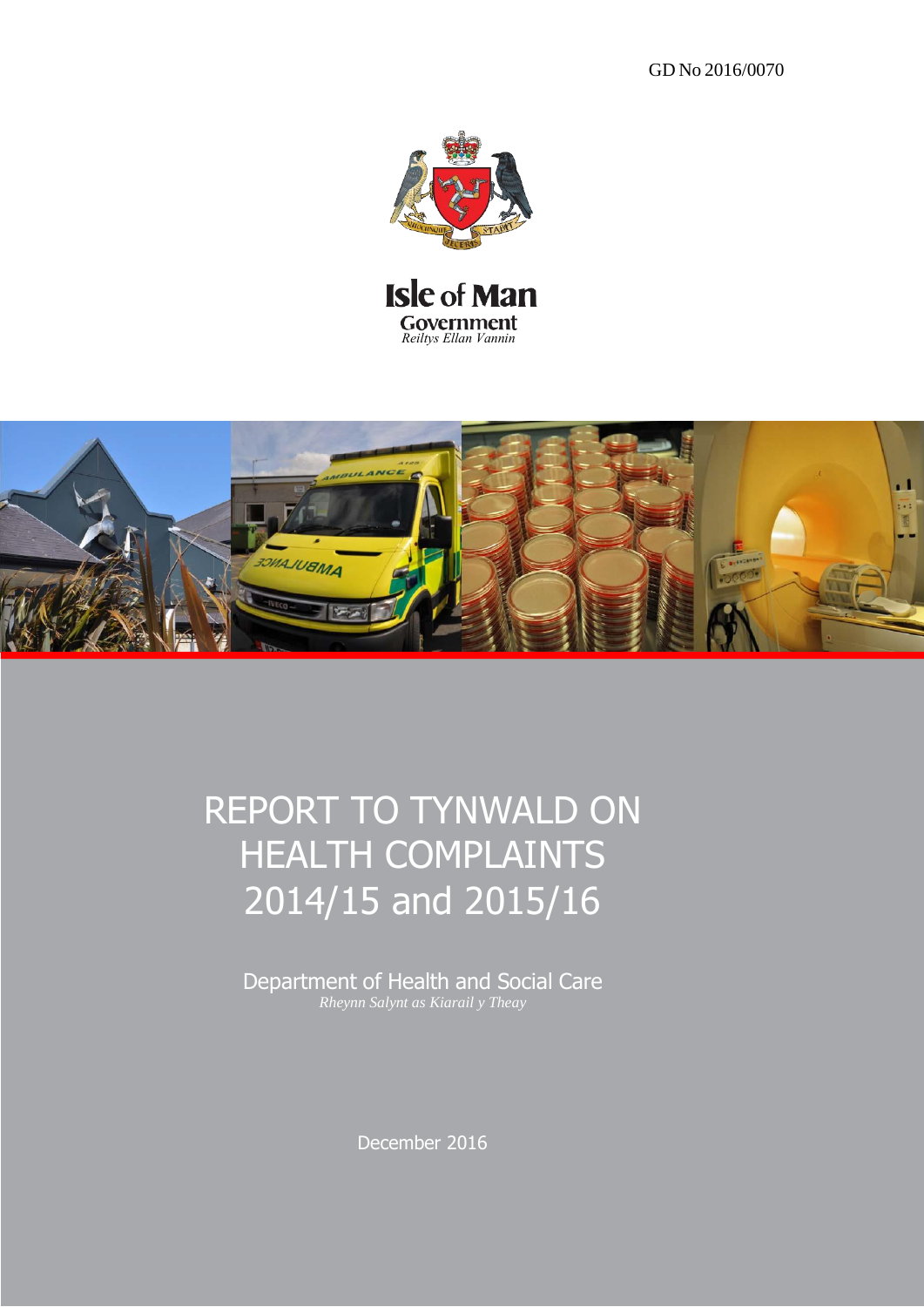# **CONTENTS**

| Foreword                     | 3  |
|------------------------------|----|
| Introduction                 | 4  |
| The Complaints Process       | 5  |
| <b>Community Services</b>    | 7  |
| <b>General Practitioners</b> | 9  |
| <b>MEDS</b>                  | 10 |
| Pharmacies                   | 11 |
| <b>Contracted Dentists</b>   | 12 |
| <b>Opticians</b>             | 12 |
| Nobles Hospital              | 13 |
| <b>Mental Health</b>         | 16 |
| <b>Public Health</b>         | 16 |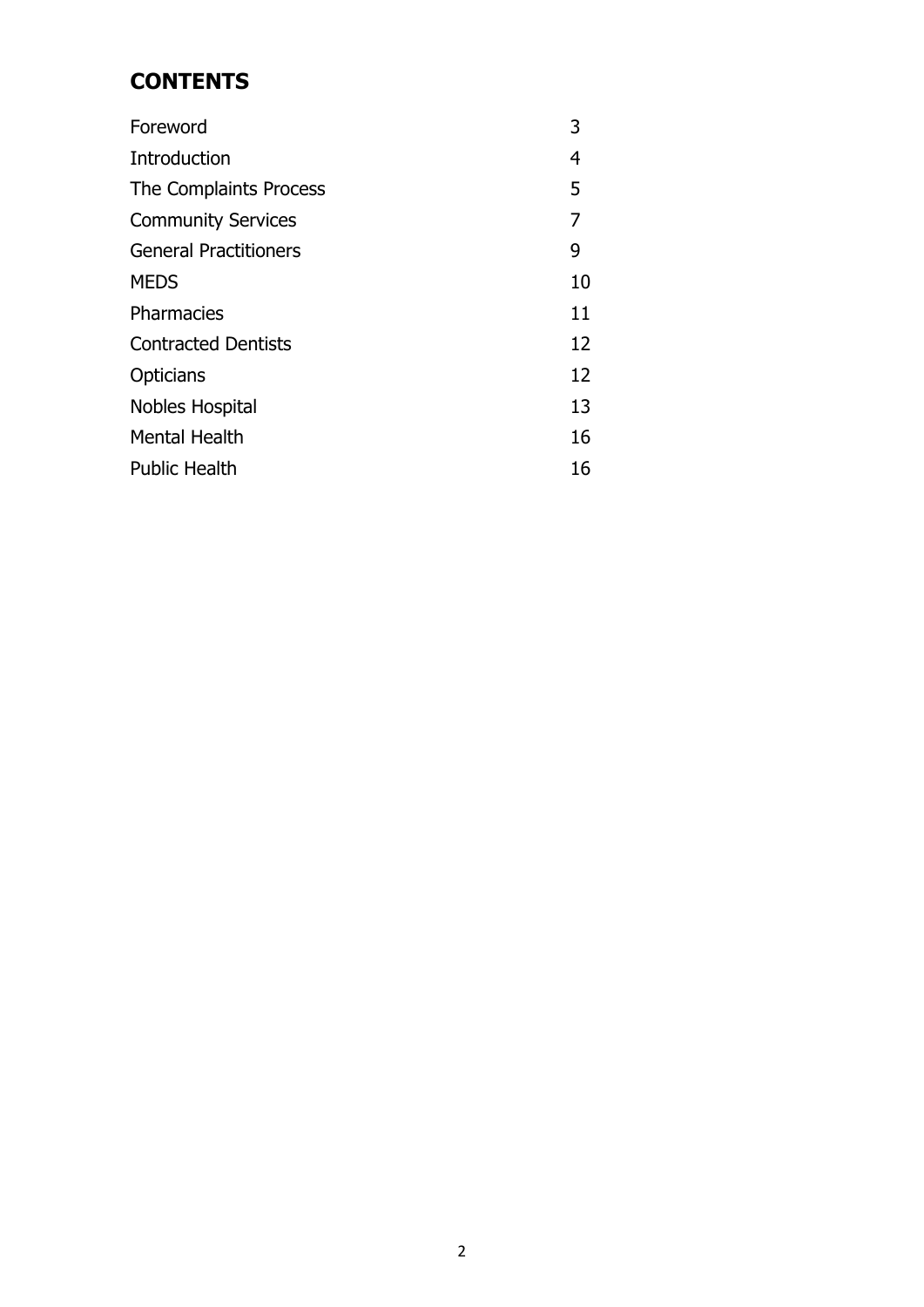## **1. Foreword by the Minister for Health and Social Care**



To The Hon. Stephen Rodan, MLC, President of Tynwald, and the Hon. Council and Keys in Tynwald assembled.

The Department of Health and Social Care takes the handling of complaints very seriously but unfortunately sometimes even our high standards do slip.

I hope this report will demonstrate that, given the huge amount of patient interactions which take place within the National Health Service every year, the numbers of people who have reason to complain is remarkably low and service satisfaction levels are high.

The vast majority of the complaints which are received are handled by local resolution and only a very few result in the involvement of the Independent Review Body.

Throughout the Department, the staff and our contractors are trained to ensure that where areas for improvement are identified as a consequence of a complaint these changes are implemented as soon as possible and positive learning is encouraged.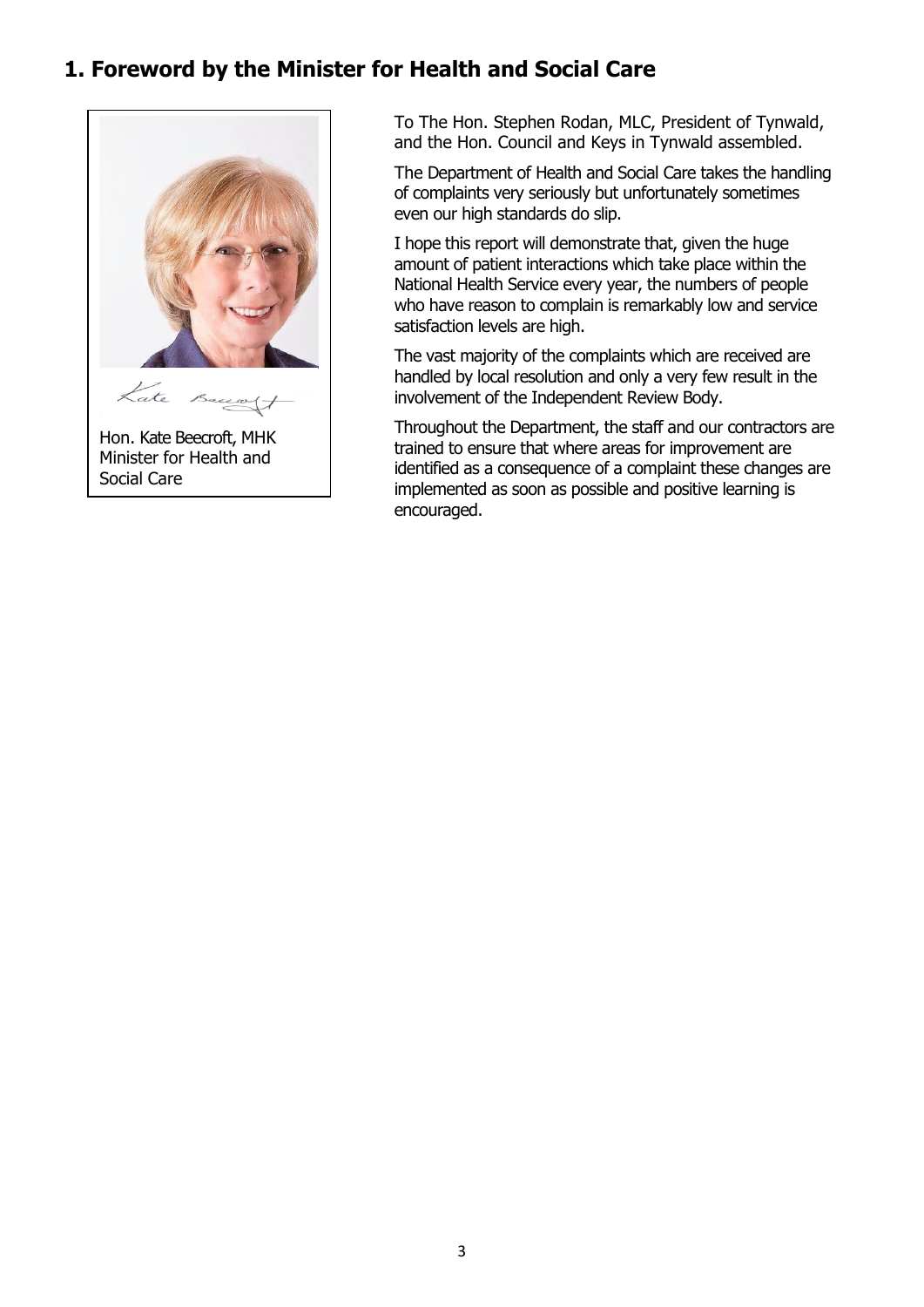# **2. Introduction**

This report covers the two years, April to March 2014/15 and 2015/16.

The Department of Health and Social Care ("the Department") Complaints report is a requirement of the National Health Service (Complaints) Regulations 2004 ("the Complaints Regulations"), which are made under the National Health Service Act 2001 ("the NHS Act 2001"), and must be laid before Tynwald.

The report will detail by category the number of health complaints received by the Department and, where relevant, its commissioned or contracted service providers.

The report will also summarise how the Department has handled those complaints for which it has direct responsibility.

Those complaints which have been referred for resolution to the National Health Service Independent (Complaints) Review Body ("the IRB") will be reported on in the IRBs own separate report which is also laid before Tynwald.

Under the National Health and Care Service Act 2016 ("the NHCS Act 2016"), which has been announced in Tynwald and will come into operation early in 2017, the Department intends to develop an amalgamated complaints process which will align both health and social care complaints processes in the future.

Currently, complaints about adult services and children and families social care are reported through the annual Isle of Man Government complaints report to Tynwald.

The Department views complaints as an opportunity for service users to bring to its attention any areas of dissatisfaction, and also as an opportunity for service providers to learn lessons and share experiences, with a view to reducing the number of complaints about similar issues in the future.

By putting in place processes for dealing with complaints the Department aims to provide any service user (or their representative) with an opportunity to have their concerns considered in a fair, transparent and equitable manner.

Under the Complaints Regulations there are two stages to the complaints process, local resolution and referral of the complaint by the complainant to the IRB.

This report will include data from the following service areas:-

- Community services
- Contracted services (GPs, MEDS, pharmacies, dentists and opticians)
- Nobles Hospital
- Mental Health
- Public Health.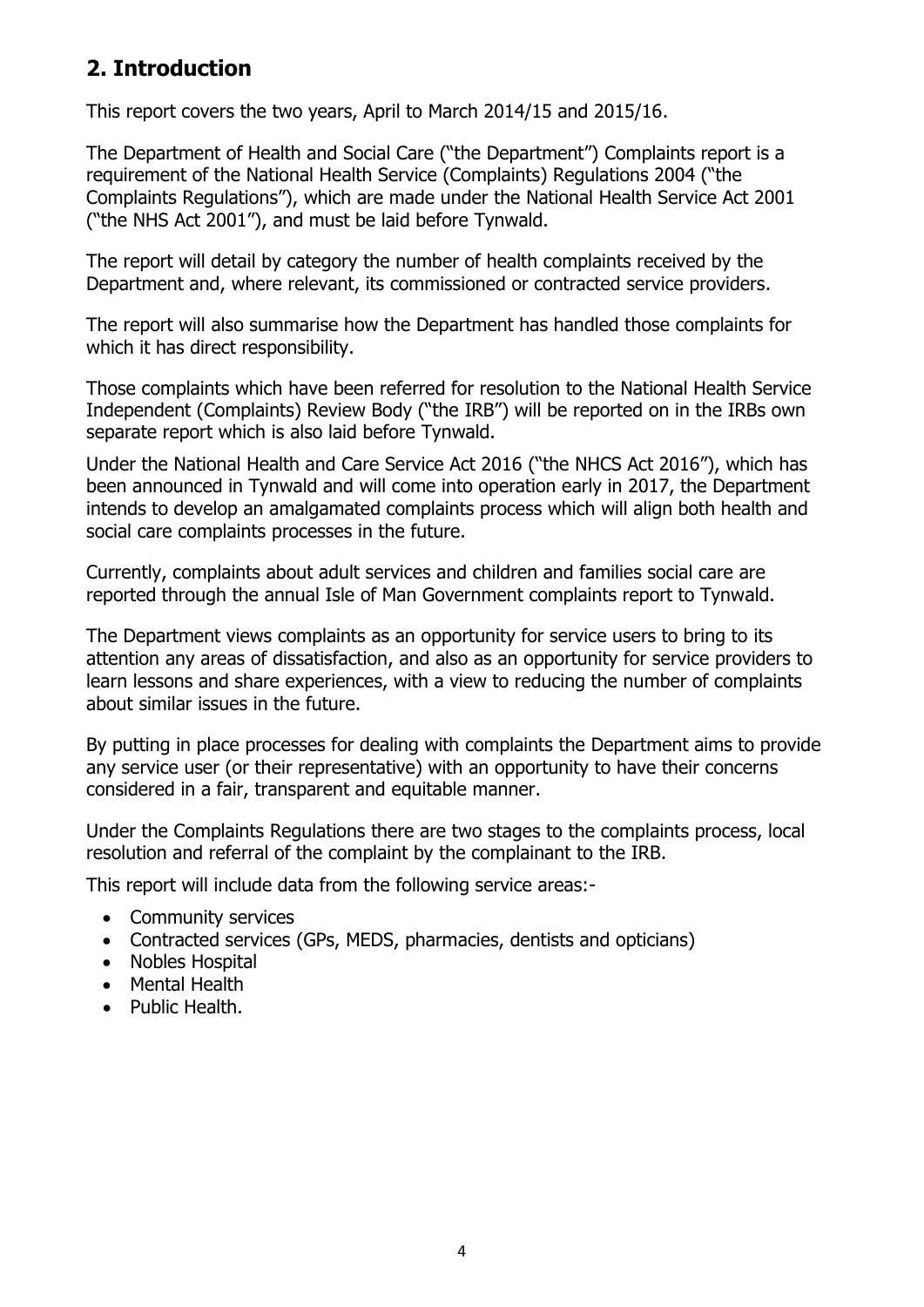## **3. The Complaints Process**

When a service user wishes to complain about any aspect of the health services provided by, or on behalf of, the Department under the NHS Act 2001 they should, in the first instance, talk to the person who is most directly involved in their care.

If they are being treated in Hospital this may be the Consultant in charge of their care or the Nurse in charge of the ward. In the Community it may be any health care professional, such as their GP or health visitor, or a practice manager.

At this stage the matter is not considered to be a formal complaint and as long as both parties are content the matter can be dealt with through dialogue and does not need to be recorded in writing.

However, the service user should always be made aware that they can ask for their complaint to be referred for more formal review through local resolution or that they can refer their complaint to the IRB.

#### **Local Resolution**

The Local Resolution stage of the complaints process starts as soon a service user asks for this to happen and at this point the complaint must be recorded, including for the purposes of this report.

Both the Department and contracted service providers are required to appoint a complaints manager to record and handle all complaints.

Most complaints received by the Department are resolved as part of local resolution but, again, service users should be made aware that if they remain unhappy they can refer their complaint to the IRB.

#### **Independent Review Body (Health)**

The procedure to be followed by the IRB is set down in the NHS (Complaints) Regulations 2004 and the NHS (Independent Review Body) Regulations 2004.

Under the current regulations only the service user can refer a complaint to the IRB. However, on implementation of the NHCS Act 2016, the Department will also have the ability to refer a complaint to the IRB for resolution.

This report will only mention the actions which have been taken by the Department following receipt of reports from the IRB. For more detailed information please refer to the IRB's own annual report to Tynwald.

#### **Complaints by Service Area**

The following tables will show the total number of complaints received in each service area, a breakdown of the categories of the complaints received, and, in respect of services provided directly by the Department, a summary of the outcomes of the complaints.

It should be noted that some complaints cross service areas so they could be recorded as having been received more than once in these statistics. Also, in some of these cases, the handling of the complaint will be centralised so only one outcome may be recorded in the area where the complaint was handled.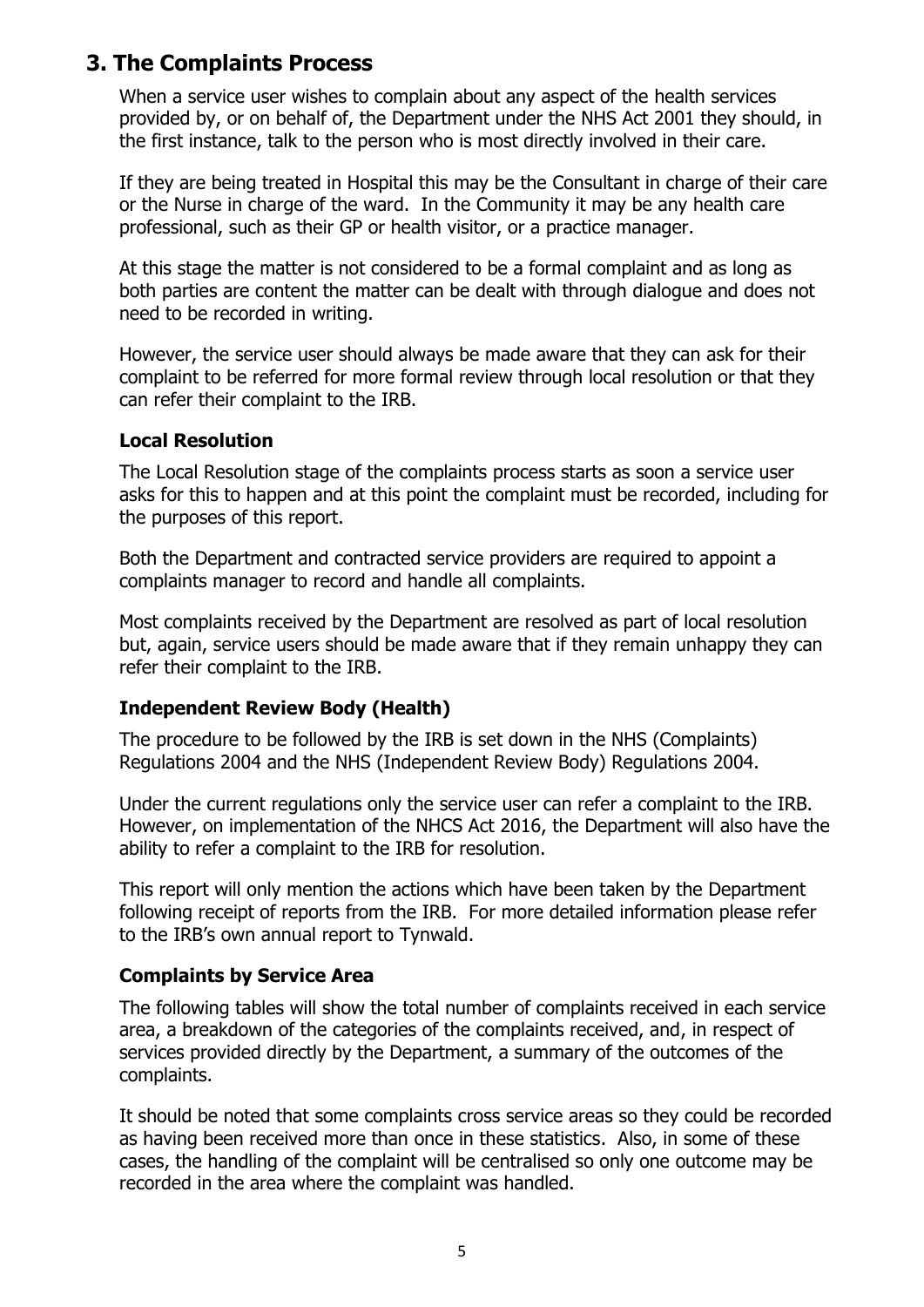For example, a complaint which includes an element of both Community Services and Nobles Hospital care may be recorded as received in both areas. If the complaint was mainly to do with hospital care, the handling and disposal of the complaint would then be dealt with by the Complaints Team at the hospital. The outcome for that complaint would then be recorded in the hospital statistics but not in the Community Services figures.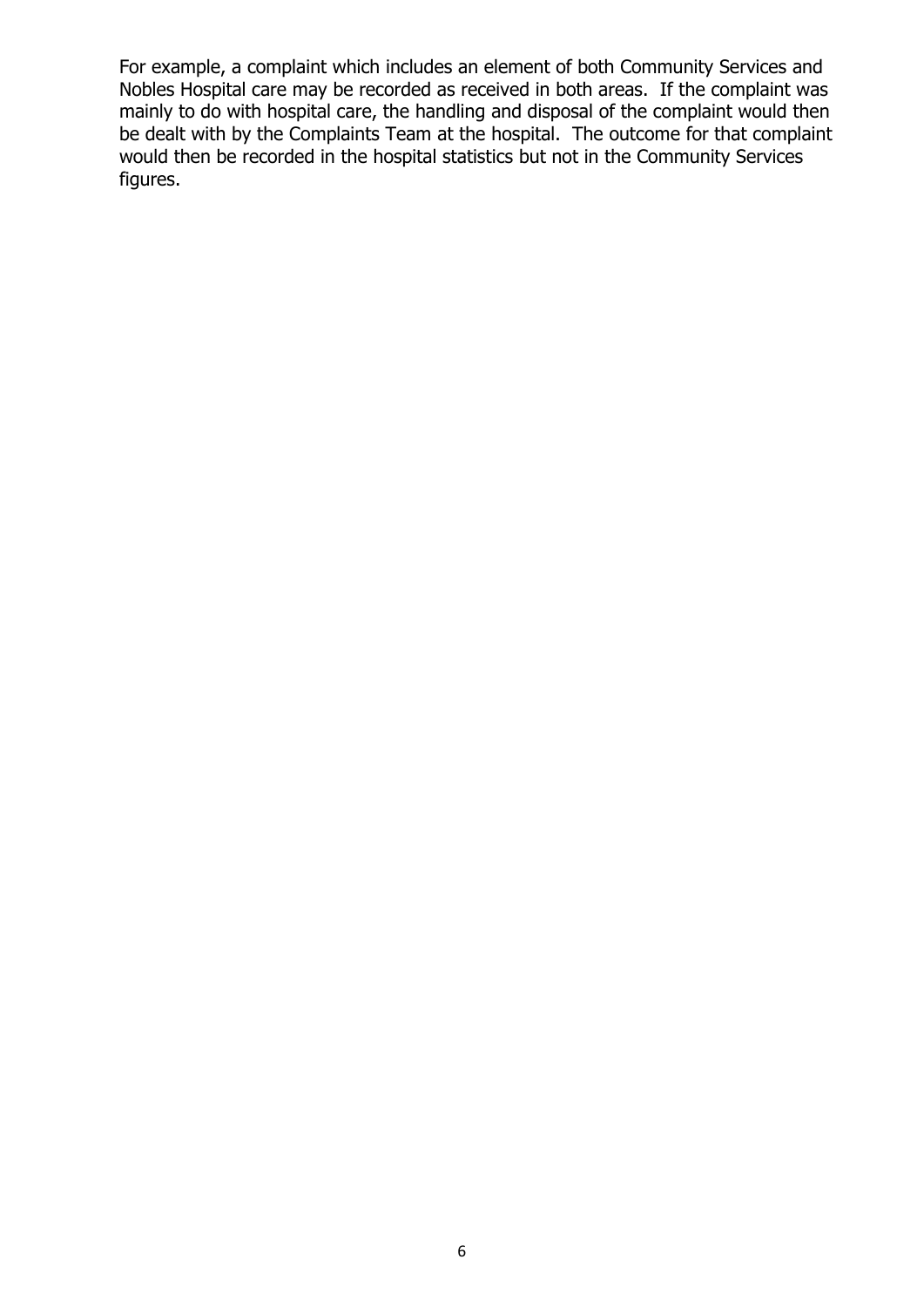# **4. Community Services**

| <b>Service Areas</b>     | <b>Complaints</b><br><b>Received</b><br>2014/15 | <b>Complaints</b><br><b>Received</b><br>2015/16 |
|--------------------------|-------------------------------------------------|-------------------------------------------------|
| <b>Community Nursing</b> | 3                                               |                                                 |
| <b>MEDS</b>              | 7                                               | $\overline{\phantom{1}}$                        |
| <b>Salaried Dental</b>   | 4                                               | 4                                               |
| Ambulance                | 6                                               | 2                                               |
| <b>RDCH</b>              | 4                                               | 3                                               |
| Prison                   | 3                                               |                                                 |
| <b>SPLT</b>              | 3                                               |                                                 |
| Podiatry                 |                                                 | O                                               |
| <b>Prosthetics</b>       | $-***$                                          |                                                 |
| Occupational Therapy     | $-***$                                          |                                                 |
| Physiotherapy            | $-***$                                          |                                                 |
| <b>Family Planning</b>   | $-***$                                          | 2                                               |
| <b>TOTAL</b>             | 28                                              | 23                                              |

\* - 2015/16 MEDS recorded separately as a contracted service \*\* - 2014/15 part of Nobles Hospital figures

| <b>Complaint Categories</b>     | 2014/15       | 2015/16 |
|---------------------------------|---------------|---------|
| Care Delivery                   |               | 12      |
| Service Delivery                | 16            | 2       |
| <b>Staff Attitude</b>           |               | 3       |
| <b>Staff Skills</b>             | $\mathcal{P}$ |         |
| <b>Altering Patient Records</b> |               |         |
| Delay in Transfer/lack of       |               | 5       |
| service                         |               |         |
| Discrimination                  |               |         |
| Injury Caused***                | n/a           |         |
| <b>TOTAL</b>                    | 18*           |         |

\*- some complaints fall into more than one category so the total figure will not tally. \*\*- in 2014/15 ten complaints crossed service areas between Community and Hospital Services but in 2015/16 all complaints for community were received and handled in Community Services.

\*\*\*- category not included for 2014/15.

## **Outcomes 2014/15**

12 of the 18 complaints managed by Community Services were responded to with an explanation and (where appropriate) an apology within the 20 days required by the complaints regulations. The 20 day period was extended in respect of 4 complaints with the agreement of the complainant. 2 complaints were dealt with outside of the 20 days.

No additional information was recorded for 2014/15.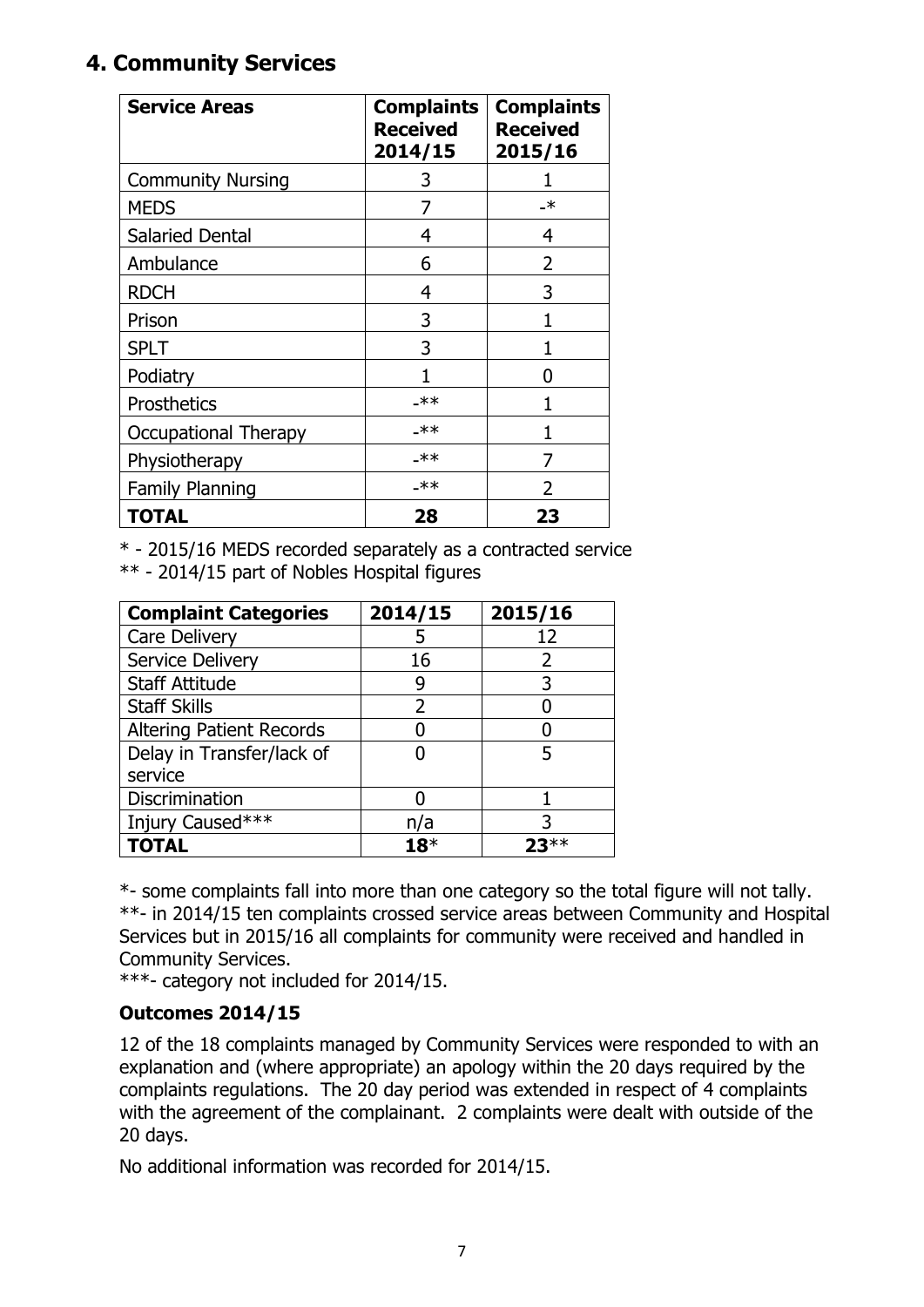## **Outcomes 2015/16**

16 of the 23 complaints managed by Community Services were responded to with an explanation and 11 apologies were offered. Action was taken as a result of 6 complaints with procedures being reviewed or changed in respect of 2 complaints. Public information was revised following 1 complaint, a requirement for staff reflection or learning was identified following 2 complaints and a system review was done in respect of 1 complaint.

12 complaints were managed within the 20 days required by the complaints regulations. The 20 day period was extended in respect of 4 complaints with the agreement of the complainant. 4 complaints were dealt with outside of the 20 days.

No reports were received from the IRB in respect of Community Services complaints in 2014/15. Reports were received in respect of 3 complaints in 2015/16 and were actioned as follows:

- 1. The service concerned will ensure attendees at meetings are recorded correctly and will be mindful of delays in arranging meetings and report writing and keep these to a minimum.
- 2. No further action required.
- 3. A new service contract has been signed and full implementation is expected in January 2017. New IT software is also being implemented which will allow greater access for users and their families as there will be a single point of access for information and appointments.

## **Summary**

The responsibility for managing Community Services complaints changed for the 2015/16 year so more information is available.

The majority of complaints required no direct action by Community Health Services, other than an explanation and reassurance to the complainants. All complaints which identified areas for improvement were acted upon.

It can be difficult to keep to the set timeframes for resolution, especially when the complaint covers more than one service, but more effort is being made to ensure holding letters, and/or negotiation with complainants regarding expected response times, are both timely and agreed.

The most common topic of complaint was Care Delivery (complaint about what care was provided). Where there were no issues found in the identified care delivery, the complaint has arisen from public expectation being different from the care provided. For example: one person was told that they would receive daily District Nursing visits, but they did not meet the criteria for this, and one family expected more acute and personalised medical care for their family member during a respite stay than it was possible to provide.

This suggests that there is still some work to do regarding communication with patients and families as to what they are entitled to or can expect from our services. The Community Services Patient Safety & Governance Committee will continue to work with services where these issues arise to improve communication with the public.

Complaints regarding staff attitude have decreased from 9 last year to 3 this year which is positive. The general level of complaints remains extremely low and is in line with recent patient satisfaction results which showed that overall patient satisfaction levels were very high.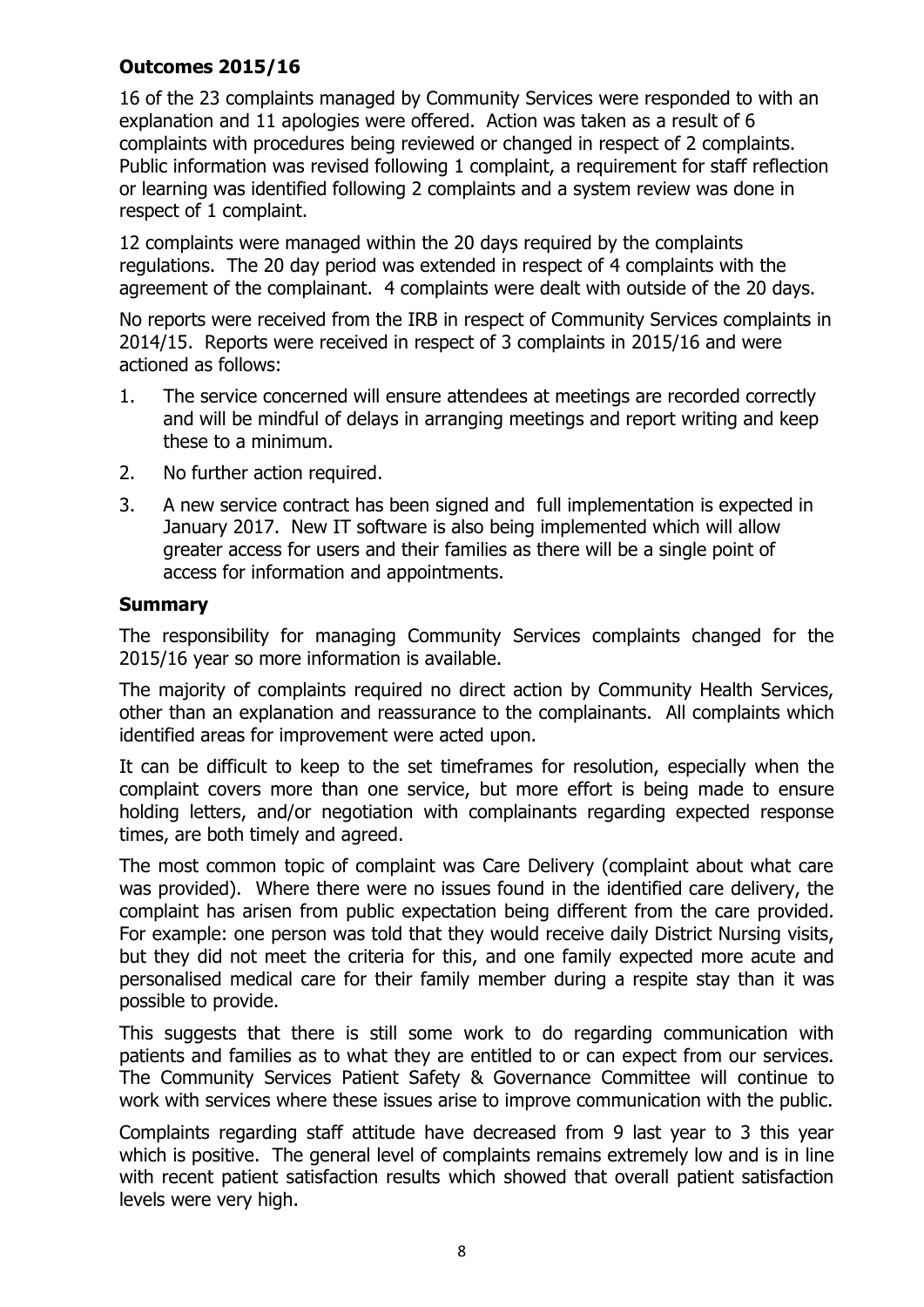# **5. General Practitioners**

| <b>Complaint Categories</b>                                   | 2014/15        | 2015/16        |
|---------------------------------------------------------------|----------------|----------------|
| GP attitude                                                   | 9              | 7              |
| Treatment by clinical staff                                   | 5              | 10             |
| Attitude of reception staff                                   | 6              | $\overline{2}$ |
| Appointment system                                            | $\overline{2}$ | $\overline{4}$ |
| Time spent in waiting room                                    | $\overline{2}$ | O              |
| Data protection issues/incorrect computer<br>records          | $\overline{2}$ | 0              |
| Administration errors                                         | 7              | 12             |
| Patient confidentiality issues                                | 1              | 0              |
| Tests/results not acted upon in a timely<br>manner            | $\overline{2}$ | 1              |
| Miscommunication between GP, patient<br>and community staff   | $\mathbf{1}$   | 0              |
| Patient not meeting criteria for cosmetic<br>treatment on NHS | $\mathbf{1}$   | 0              |
| <b>TOTAL</b>                                                  | 38             | 36             |

## **Outcomes**

All of the complaints received during 2014/15 and 2015/15 were responded to with an explanation and (where appropriate) an apology.

There has been a lack of clarity as to how complaints should be reported to the Department, and about the amount of detail required regarding how they have been handled. This has resulted in there being very little information available about how complaints have been handled by the GP practices.

A new process has been put in place during 2015, whereby all complaints received by a GP practice must be sent to the Department for recording. The practice must also subsequently provide a report on the outcomes and findings in respect of the complaint once it has been investigated. This will mean that the Department will be able to better track the complaints and for future years a much more comprehensive report on the handling of GP complaints will be possible.

Two reports were received from the IRB in respect of complaints which involved GP services in 2015/16. Both were managed as part of wider complaints by the Nobles Hospital complaints team and are reported on in that part of this report.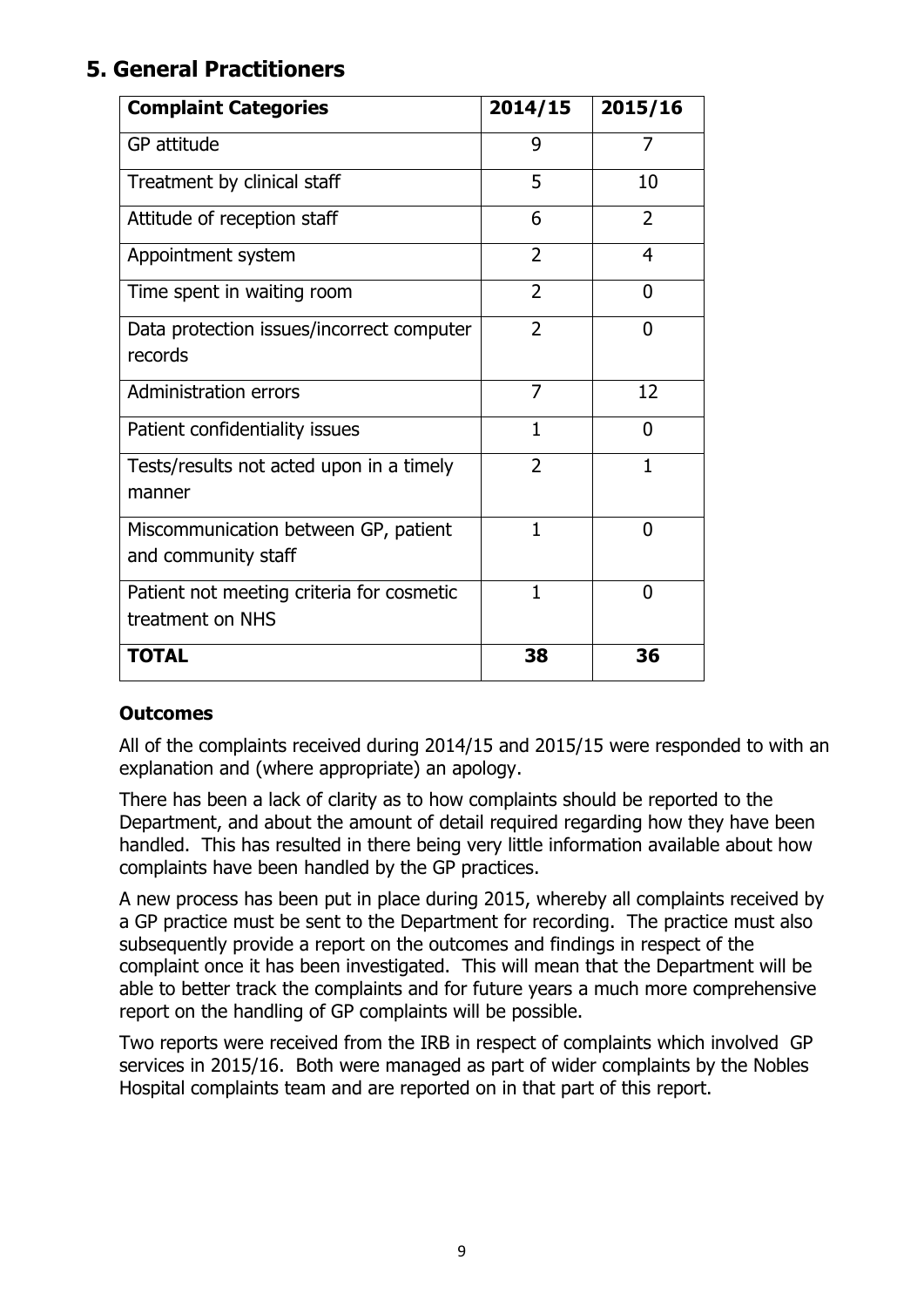# **6. Manx Emergency Doctor Service (MEDS)**

| <b>Complaint Categories</b> | 2015/16       |
|-----------------------------|---------------|
| Care Delivery               | 2             |
| <b>Service Delivery</b>     |               |
| <b>Staff Attitude</b>       | 5             |
| <b>Staff Skills</b>         |               |
| <b>Medication Issues</b>    | $\mathcal{P}$ |
| <b>TOTAL</b>                | 10            |

Note: prior to 2015/16 MEDS complaints were included in the Community Services statistics.

## **Outcomes 2015/16**

All of the 10 complaints received during 2015/16 were responded to with an explanation and (where appropriate) an apology within the 20 days required by the complaints regulations. The 20 day period was extended in respect of 6 complaints with the agreement of the complainant.

During 2015/16 there were no reports received from the IRB about MEDs services.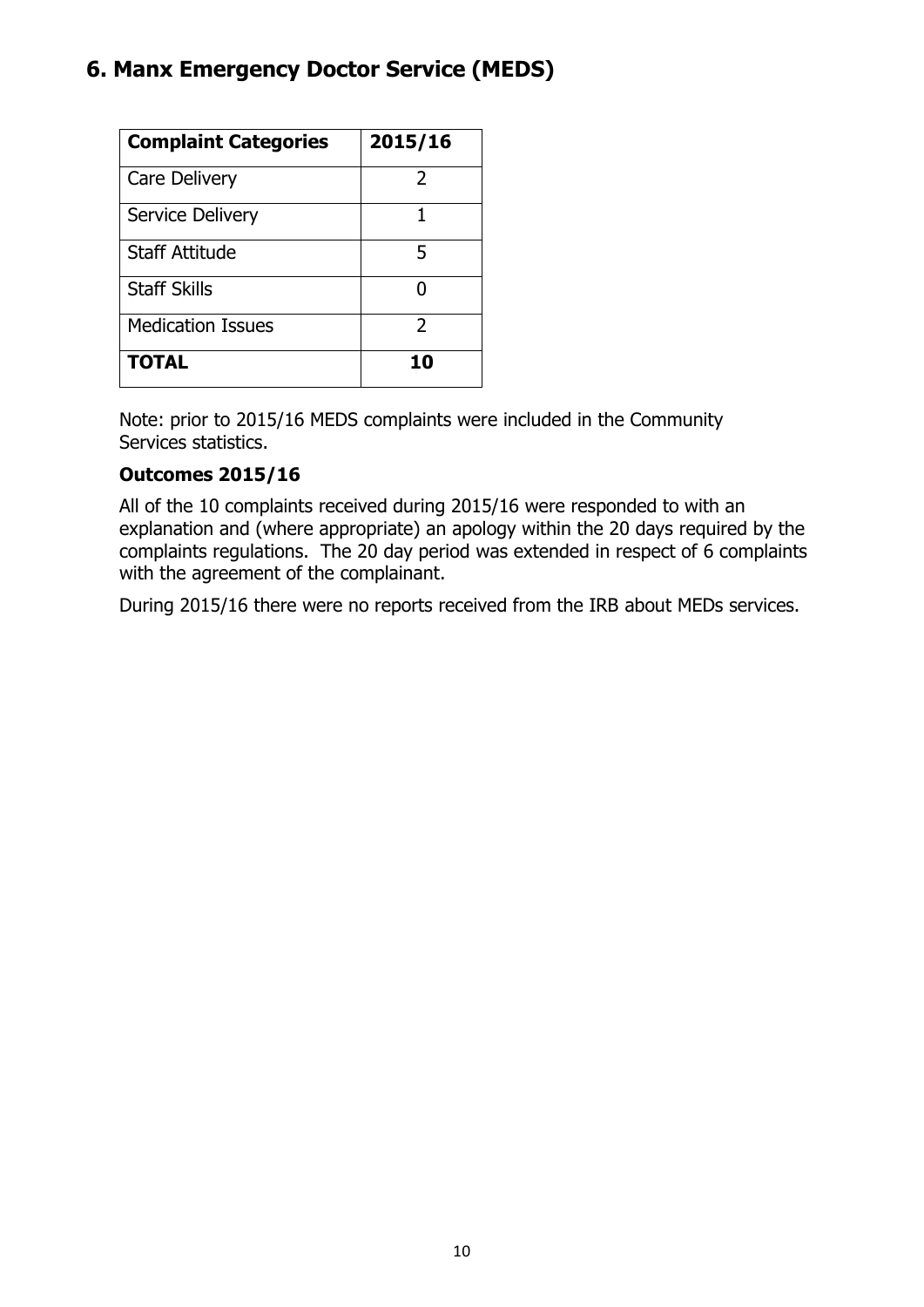# **7. Pharmacies**

| <b>Complaint Categories</b>                                 | 2014/15 | 2015/16 |
|-------------------------------------------------------------|---------|---------|
| Customer service complaint*                                 |         |         |
| Dispensing errors                                           | 80      | 43      |
| Lack of information on prescription from<br>Nobles Hospital |         |         |
| Delay with repeat prescription                              |         |         |
| <b>TOTAL</b>                                                | 86      | 54      |

\*Examples of a customer service compliant include:

- Unable to have prescription dispensed as Pharmacist Manager had finished early
- Unhappy with comments made to their representative when collecting a prescription
- Availability of medication
- Unhappy with service received.

## **Outcomes**

All of the complaints received during 2014/15 and 2015/16 were fully investigated by the pharmacies concerned and were responded to with an explanation and (where appropriate) an apology.

One pharmacy also reported a total of 32 'errors' during 2015/16 which did not result in a formal complaint and were not included on their complaints report. The pharmacy did, however, report that these errors amounted to 0.017% of the total number of items dispensed in that year.

The dispensing errors for 2014/15 and 2015/16 were all reported as complaints by the same pharmacy, although none of them had actually resulted in a formal complaint. However, in respect of all of these errors the patient had been sent a written apology and steps had been taken to try to avoid a recurrence. Where appropriate the patient's GP or hospital consultant had also been advised.

No reports were received from the IRB in respect of complaints about pharmacy services.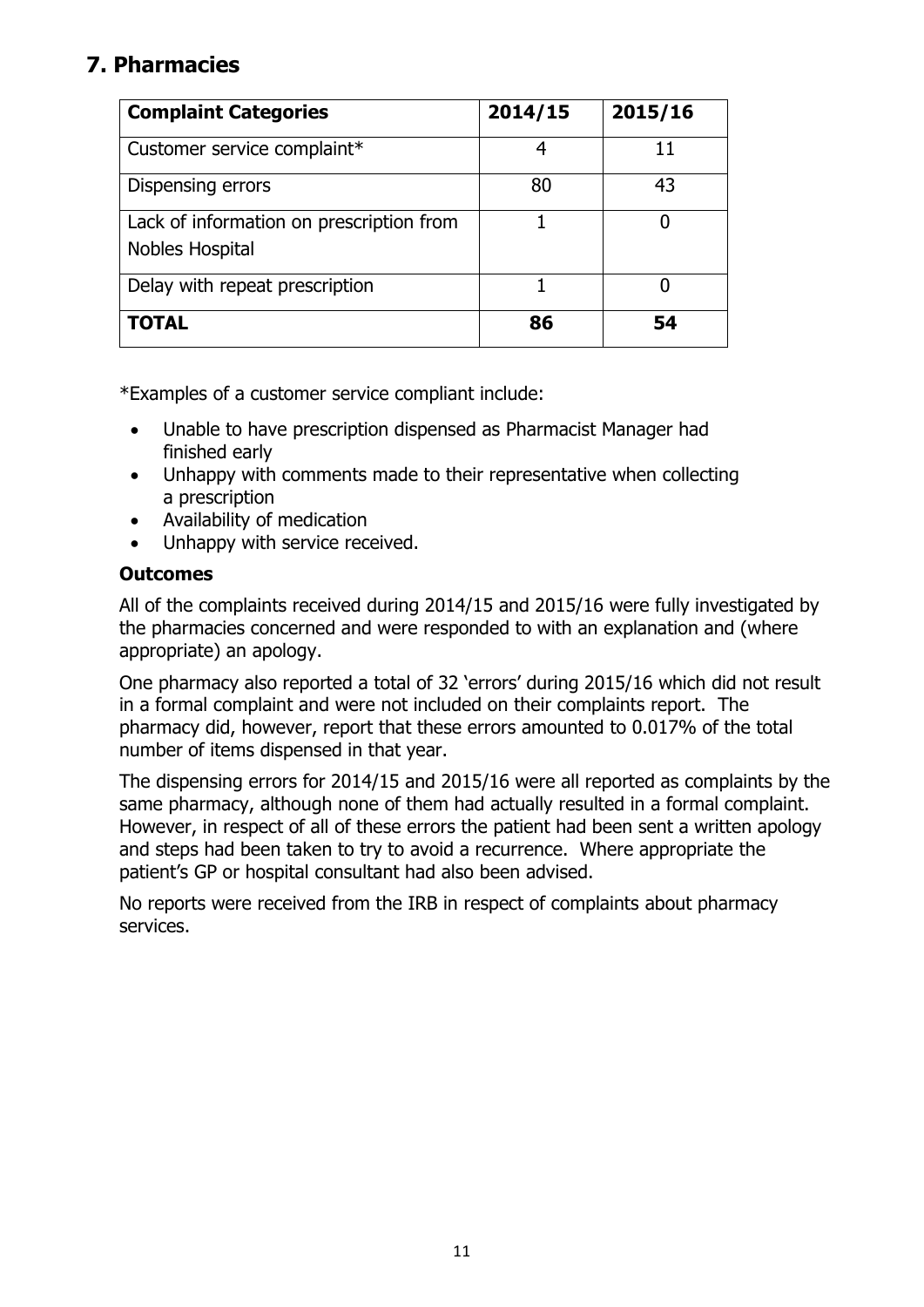# **8. Contracted Dentists**

| <b>Complaint Categories</b>         | 2014/15                  | 2015/16        |
|-------------------------------------|--------------------------|----------------|
| Treatment by Clinician              | 9                        | 14             |
| Attitude of Staff                   | 3                        |                |
| <b>Patients Behaviour Incidents</b> | $\overline{\phantom{a}}$ |                |
| Administration/Other                | 24                       |                |
| <b>Practice Policy</b>              | 1                        | 12             |
| Shortage of Staff                   |                          | 12             |
| Unhappy with allocated dentist      |                          | $\mathfrak{D}$ |
| <b>TOTAL</b>                        | 39                       | 41             |

## **Outcomes**

No additional information has been provided by the contracted dentists in respect of the complaints which they have handled during either 2014/15 or 2015/16. This situation will be reviewed by the Department for future reports.

No reports were received from the IRB in respect of complaints regarding contracted dentists.

## **9. Opticians**

| <b>Complaint Categories</b>         | 2014/15 | 2015/16        |
|-------------------------------------|---------|----------------|
| Treatment by Clinician              | 19      |                |
| Attitude of Staff                   |         |                |
| <b>Patients Behaviour Incidents</b> |         |                |
| Administration/Other                |         |                |
| Late/Availability of Appointments   |         | 5              |
| Shortage of Staff                   |         | $\mathfrak{D}$ |
| <b>TOTAL</b>                        | 19      |                |

Note: All of the above complaints were reported by the same optician.

## **Outcomes**

No additional information has been provided by the opticians in respect of the complaints which they have handled during either 2014/15 or 2015/16. This situation will be reviewed by the Department for future reports.

No reports were received from the IRB in respect of complaints about ophthalmic services.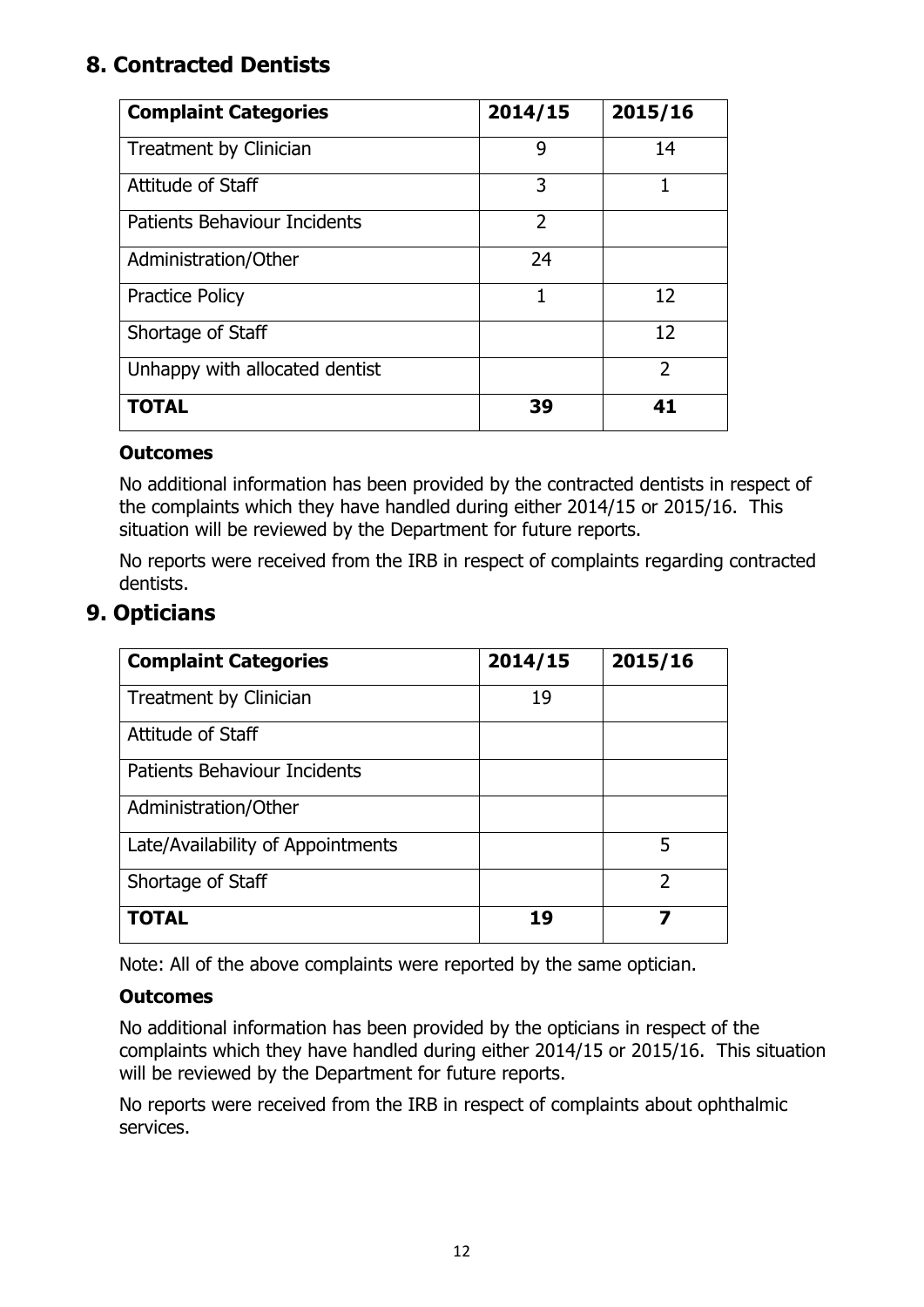# **10. Nobles Hospital**

| <b>Complaint Categories</b>              | 2014/15        | 2015/16        |
|------------------------------------------|----------------|----------------|
| Aids/Appliances/Equipment                | 4              | 0              |
| All aspects of Clinical Treatment        | 79             | 85             |
| Appointments, Delays & Cancellations     | 25             | 26             |
| Attitude of Staff                        | 20             | 17             |
| <b>Breach of Patient Confidentiality</b> | 1              | 2              |
| Communication/Information                | 34             | 39             |
| <b>Consent to Treatment</b>              | 0              | 1              |
| Delay in Referring to UK Hospital        | 0              | 1              |
| Delays in Treating when in Hospital      | 3              | 5              |
| Discharge Issues                         | $\overline{2}$ | 7              |
| Failure to follow agreed procedures      | $\overline{2}$ | $\overline{2}$ |
| Hotel Services (including food)          | 0              | $\mathbf{1}$   |
| <b>Nursing Care</b>                      | 1              | 1              |
| Other                                    | $\overline{2}$ | 0              |
| Patients Privacy and Dignity             | 2              | $\mathbf{1}$   |
| Patients Property and Expenses           | $\mathbf{1}$   | 0              |
| <b>Personal Records</b>                  | $\mathbf{1}$   | $\mathbf{0}$   |
| Policy and Commercial Decisions          | 3              | 7              |
| Premises                                 | $\overline{1}$ | $\overline{2}$ |
| Safety (patient)                         | $\overline{0}$ | $\mathbf{1}$   |
| <b>Transfer</b>                          | 1              | 0              |
| Transport                                | $\overline{0}$ | 1              |
| Treatment (Physical)                     | 12             | 9              |
| Treatment (Verbal)                       | $\overline{2}$ | 0              |
| <b>TOTAL</b>                             | 196            | 208            |

Note: the 2014/15 figures above included mental health service complaints.

## **Outcomes 2014/15**

Of the 196 complaints received during 2014/15, 111 were responded to with an explanation and (where appropriate) an apology within the 20 days required by the complaints regulations. The 20 day period was extended in respect of 85 complaints with the agreement of the complainant.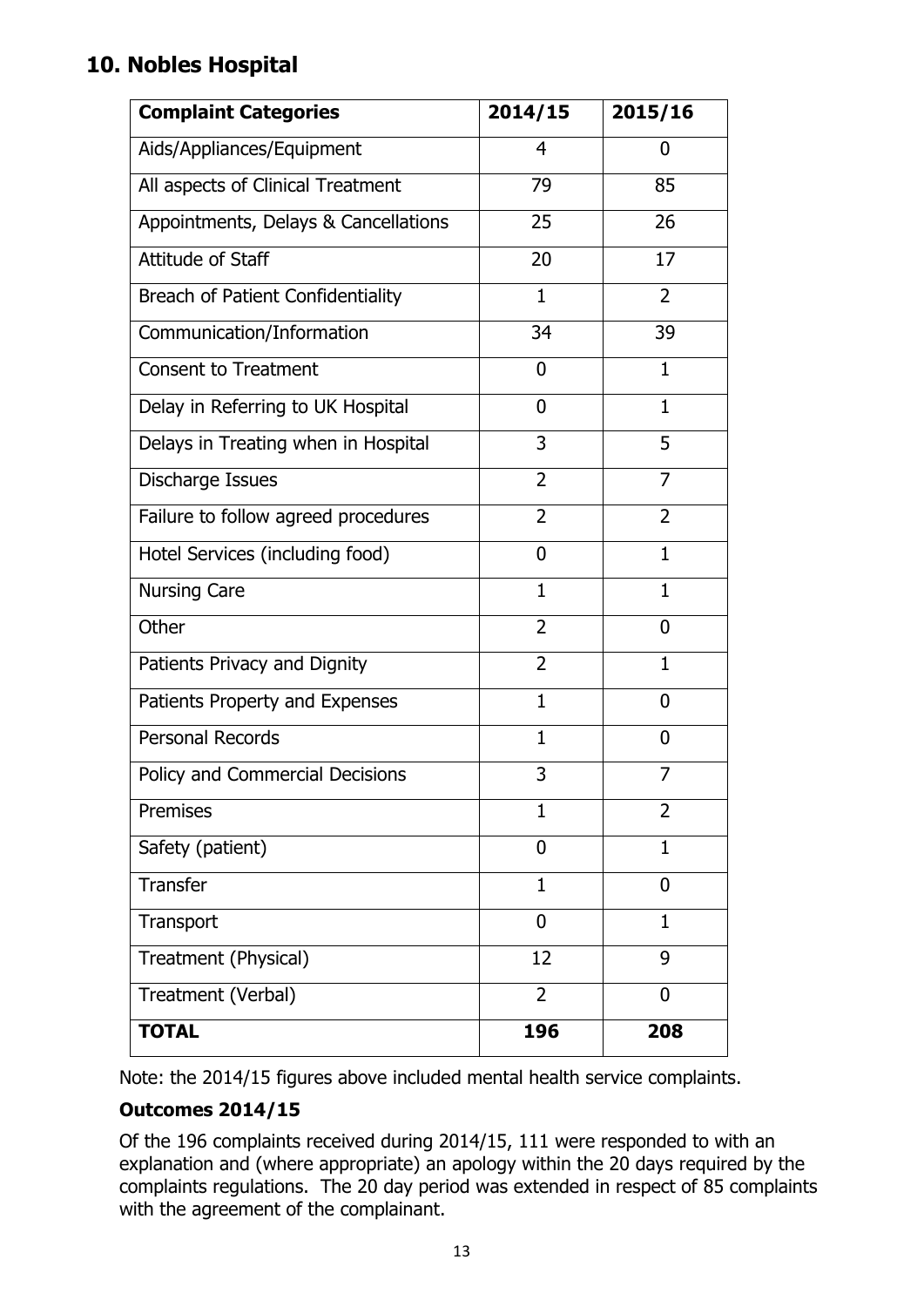During 2014/15 reports were received from the IRB in respect of 9 complaints. These were noted and actioned as follows:

- 1. Various actions for the Women and Children's Division, including training on domestic abuse and care pathways, have been completed.
- 2. Acquired Brain Injury Policy updated to ensure measures are in place to ensure full support and intervention following patients return from UK specialist neurological centre. Radiology CT request form updated.
- 3. A requested review of standard letters from the Gynaecology Department was undertaken to ensure that letters were individualised.
- 4. All actions competed including updating mandatory ulcer training to include learning from IRB report, and revising the complaints handling process.
- 5. No actions required from this complaint.
- 6. Further information provided to complainant and cost of dental plate refunded.
- 7. Pre-operative checklist updated to include current MRSA status. Local Protocol regarding preparation of notes for ENT patients prior to admission created.
- 8. All areas provided with Best Practice Guidance on dealing with hearing impaired patients. Posters displayed regarding sign language interpretation service. Staff awareness sessions regarding the use of Communication Boxes.
- 9. No actions required from this complaint.

#### **Outcomes 2015/16**

Of the 208 complaints received during 2015/16, 134 were responded to with an explanation and (where appropriate) an apology within the 20 days required by the complaints regulations. The 20 day period was extended in respect of 74 complaints with the agreement of the complainant.

During 2015/16 reports were received from the IRB in respect of 7 complaints. These were noted and actioned as follows:

- 1. No actions required from this complaint.
- 2. Documentation to include concerns/expectations of patient/carer and any information was given. Clinical communications i.e. discharge summary, clinic letters etc. are to be routinely copied to patients. Collaborative working with off-island specialists to be strengthened. Quality control checks in place to complaint responses.
- 3. Complaint investigations are now more systematic and rigorous, quality checking improved and all responses reviewed and signed by the Executive Director for Health. Urgent referrals for suspected cancer are now sent by GPs to a central point at Nobles and are entered onto the Somerset Register to ensure tracking can commence immediately. All appointments are to be arranged within two weeks from receipt of referral. Improved annual leave management is in place to ensure adequate cover and continuity of care.
- 4. No actions required from this complaint.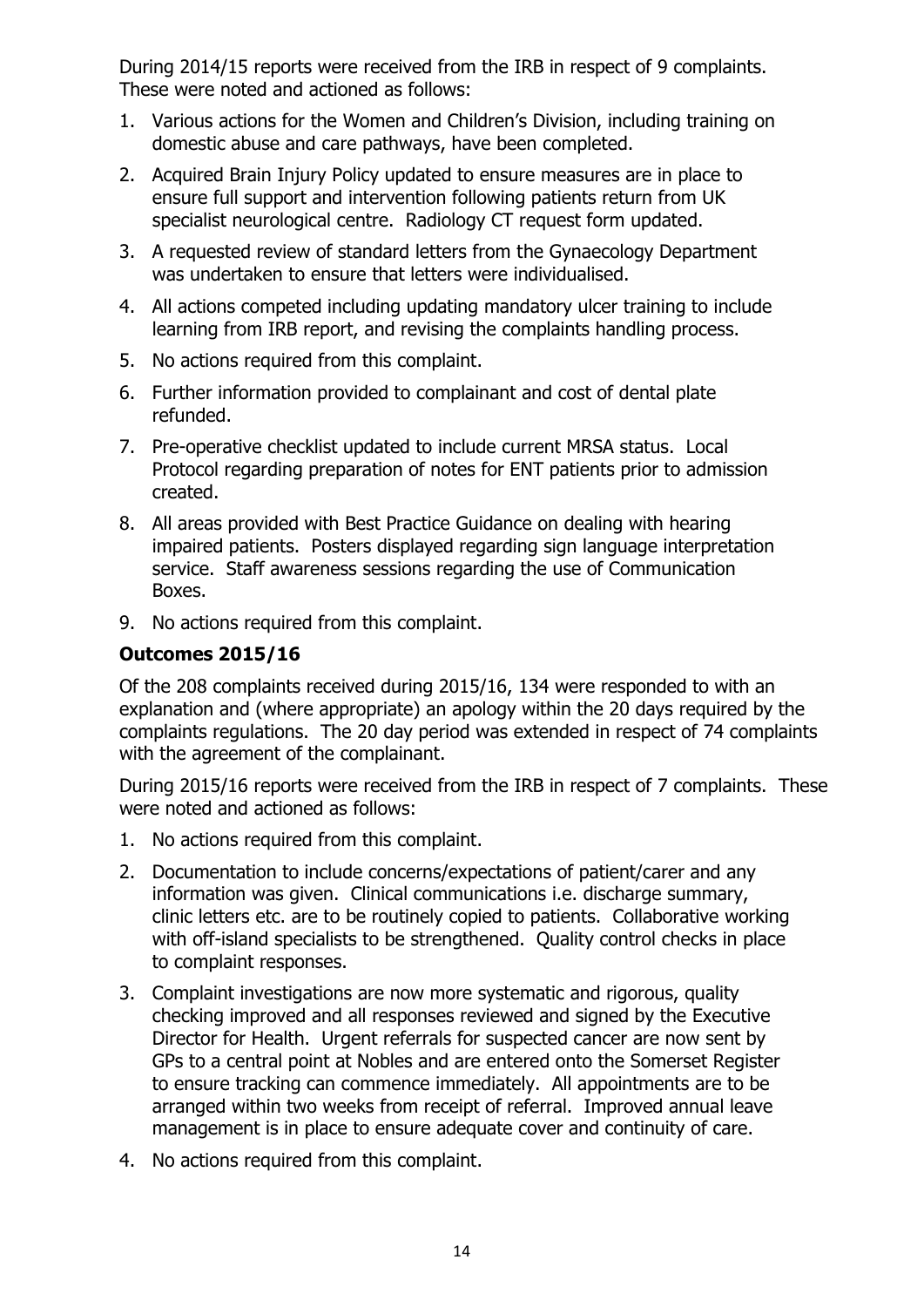- 5. Urological cancers are to be incorporated into the Somerset Register. A coordinator has been appointed to liaise on behalf of the patient for referrals made to UK Cancer treatment centres.
- 6. No actions required from this complaint.
- 7. Request to consider formulating a standard complaints form not taken up as not all complainants use written media to raise a complaint.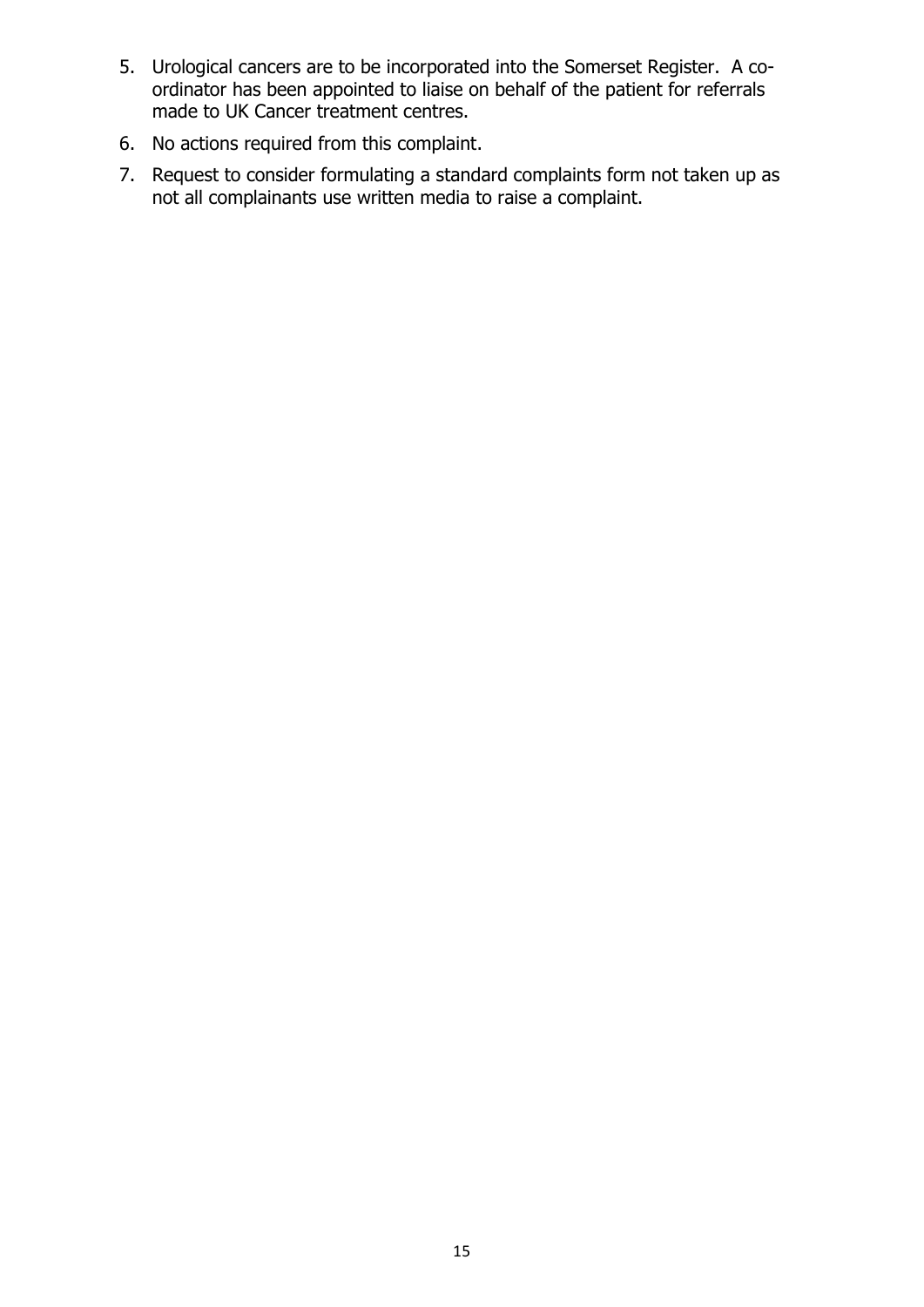# **11. Mental Health**

| <b>Complaint Categories</b>                                | 2014/15 | 2015/16 |
|------------------------------------------------------------|---------|---------|
| Appointments delay/cancellation<br>outpatient              |         |         |
| Attitude of staff                                          |         | 2       |
| All aspects of clinical treatment                          |         | 11      |
| Communication/Information to patient<br>(written and oral) |         | 3       |
| Other                                                      |         |         |
| <b>TOTAL</b>                                               |         | 18      |

Note: prior to 2015/16 all mental health service complaints were dealt with by the Nobles Hospital Complaints Team so the statistics for 2014/15 are included in their figures.

## **Outcomes**

All 18 complaints received during 2015/16 were responded to with an explanation and (where appropriate) an apology. 14 were responded to within the 20 days required by the complaints regulations, 3 were extended beyond the 20 days with the agreement of the complainant and 1 complaint was dealt with just outside the 20 days.

During 2014/15 reports were received from the IRB in respect of 2 complaints. These were noted and actioned as follows:

- 1. An action plan has been put in place and is being followed in respect of:
	- improving governance of standards (including the appointment of a Clinical Governance Manager),
	- the development of a supervision policy (due to be rolled out in January 2017),
	- a review of the electronic health records policy and proposed improvements to the RiO records system,
	- rationale and medication discussions now takes place and are documented clearly in patients notes and carers are involved (with consent) wherever possible, .
	- the development of a protocol to improve communication standards and understanding, particularly in respect of the dementia care pathway,
	- a new Capacity Policy and training
	- a review of complaints management with a central recording system now in place.
- 2. Case referred back for further local resolution which had not been concluded by the end of the period covered by this report.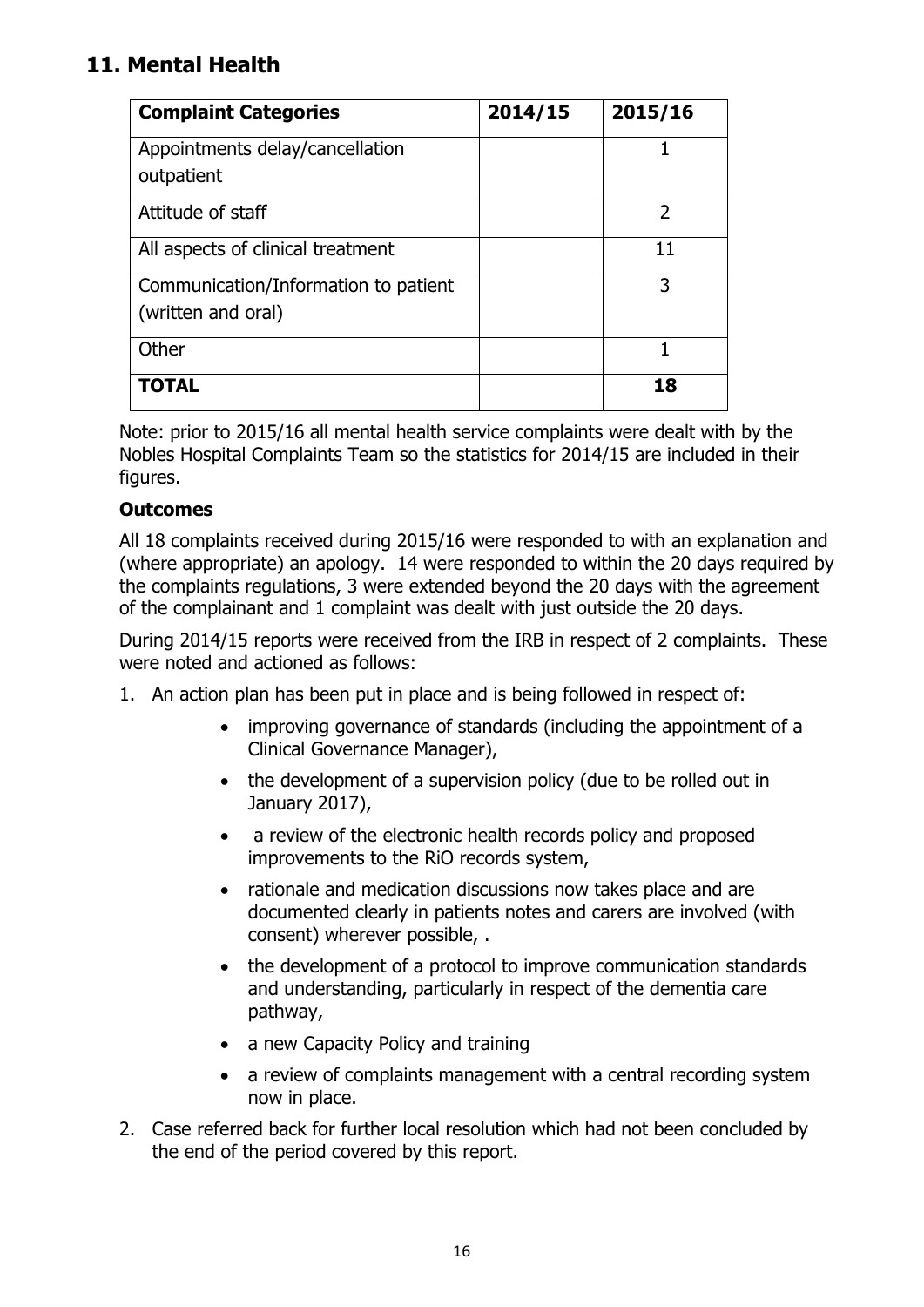During 2015/16 reports were received from the IRB in respect of 3 complaints. These were noted and actioned as follows:

- 1. Recommendations are currently being investigated and a report will be submitted to the IRB in due course.
- 2. No further action required regarding this complaint beyond that taken at the local resolution stage.
- 3. Case referred back for further Local Resolution. Patient contacted but no response so the case has been closed.

## **12. Public Health**

There were no complaints received by the Public Health Directorate during either 2014/15 or 2015/16.